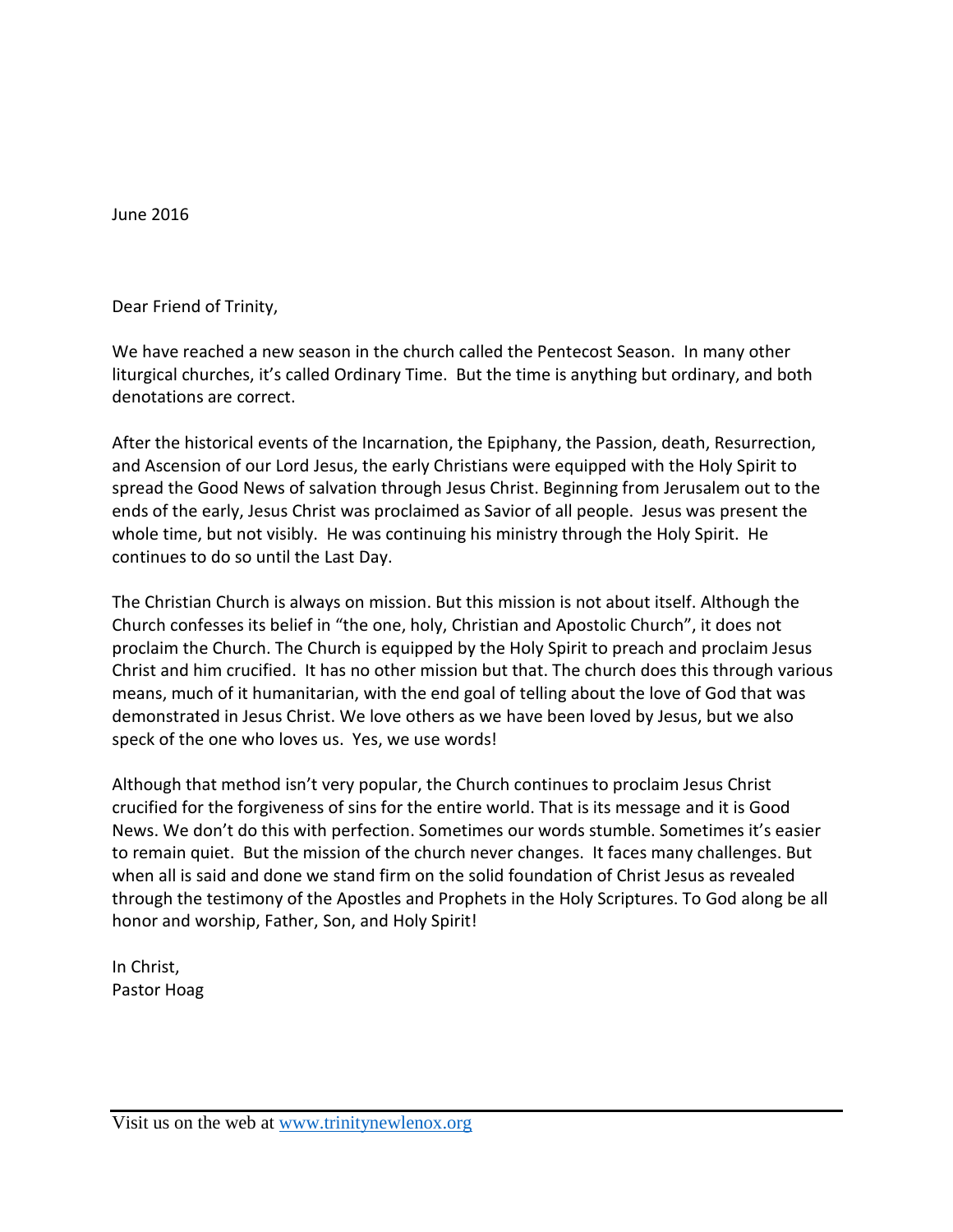

### **JUNE 2016 NEWSLETTER**

**Sunday Summer worship schedule: Sunday – May 29th (Memorial Day weekend) through Sunday – September 4th (Labor Day weekend) at 9:00** a.m. Our contemporary Service will continue on Saturdays at 5:00 p.m. communion will be served on the second and fourth weekends each month.



USHERS: In the past the Sunday early service ushers covered the 9:00 am summer service. Due to so many people being out of town through the summer months, all ushers for both services will be included in ushering on their regular scheduled week.



### **Updates from our Church Council President, Jeff McDonald**

Progress on our various projects continues at Trinity. We saw the paving on Elm Street get completed and had a large pothole in the north parking lot repaired as well. Our new stairs in front of the building will soon have limestone mounted to their exterior and railings will also be added to complete that project.

We continue raising funds for our next improvements projects. Those include regrading the courtyard, replacing our gym windows, reassigning and remodeling our interior offices, replacing flooring in the library and Narthex and doing some preventive maintenance on our stained glass windows. If you're able to help us fund these projects without incurring additional debt, that remains our goal. Trinity has been blessed over the years with very generous support from our members, and we believe these additional projects will only further enhance our house of worship for many years to come. We do have bids for much of this work and council members are evaluating these options at each monthly meeting.

June 5th marks the return of the Congregational Picnic, hosted by Social Ministry. This will be right on our grounds and it would be great to see a big turnout for this event - all members are welcome even if you decide that day to attend. It's a great opportunity to interact with other members of the church, so please consider attending.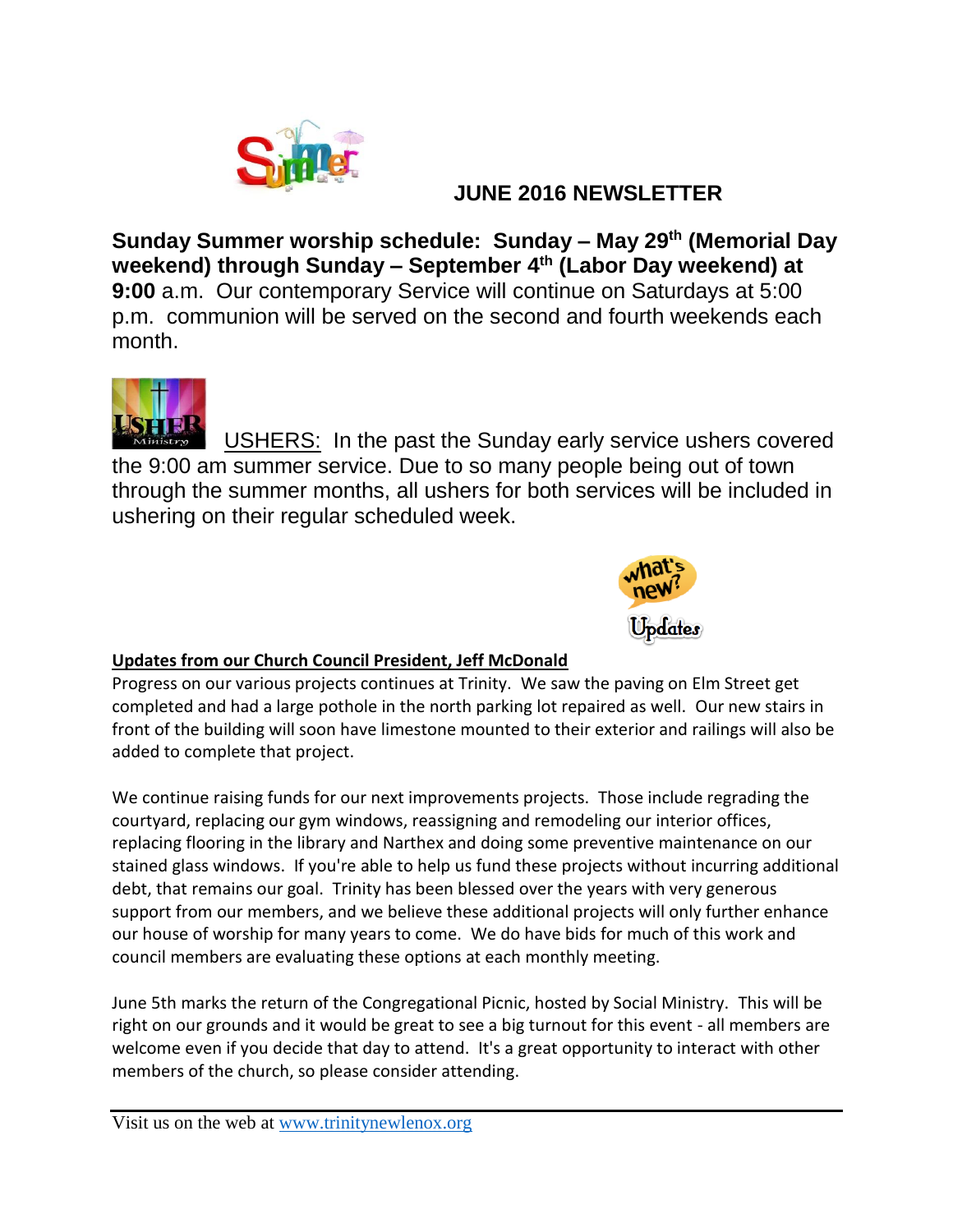#### **Church Member Updates during the month of May, 2016**

Baptism: May 22, 2016 – Naomi Ruth Niemann, daughter of Emily and Justin Niemann, born March 23, 2016.



# **"Help us find new members"**

The Outreach committee is beginning a study to determine the best approaches to finding and keeping new members. We will begin by first understanding better how you, our current members found Trinity, and why you stayed. Sometime the week of June 13, all adult members having an email address on file will be contacted and asked to fill out an 8 question survey about their experience in finding and joining Trinity. The data gathered will be used to better tailor our outreach into" fertile ground". If so invited, please take the three or so minutes to complete the online questionnaire. Those with the time and interest in sharing more deeply will be given the opportunity to meet and discuss their results in person at a time of their convenience. Thanks in advance to those who take part!



### **CHURCH PICNIC Sunday, June 5th from 11:30 – 2:30 p.m.**

Fun and games for everyone! Social Ministry will provide grilled hot dogs and hamburgers, along with lemonade and water. We are asking our guest to bring a "side" or "dessert" sot share. If you did not sign up ahead of time, but you would still like to attend – please join us.



**BLOOD DRIVE – MONDAY, JUNE 13TH. Heartland's big coach will be in our parking lot from 3:00 – 7:00 p.m.** To schedule an appointment please sign up online at [www.heartlandbc.org.](http://www.heartlandbc.org/) Or you may call Debbie at 815.462.0687. Walk-in's are always welcome! Prepare for your donation: Eat Well – Stay Hydrated – bring ID. "GIVE A PINT, GET A PINT" – All donors will receive a coupon for a free pint of ice cream.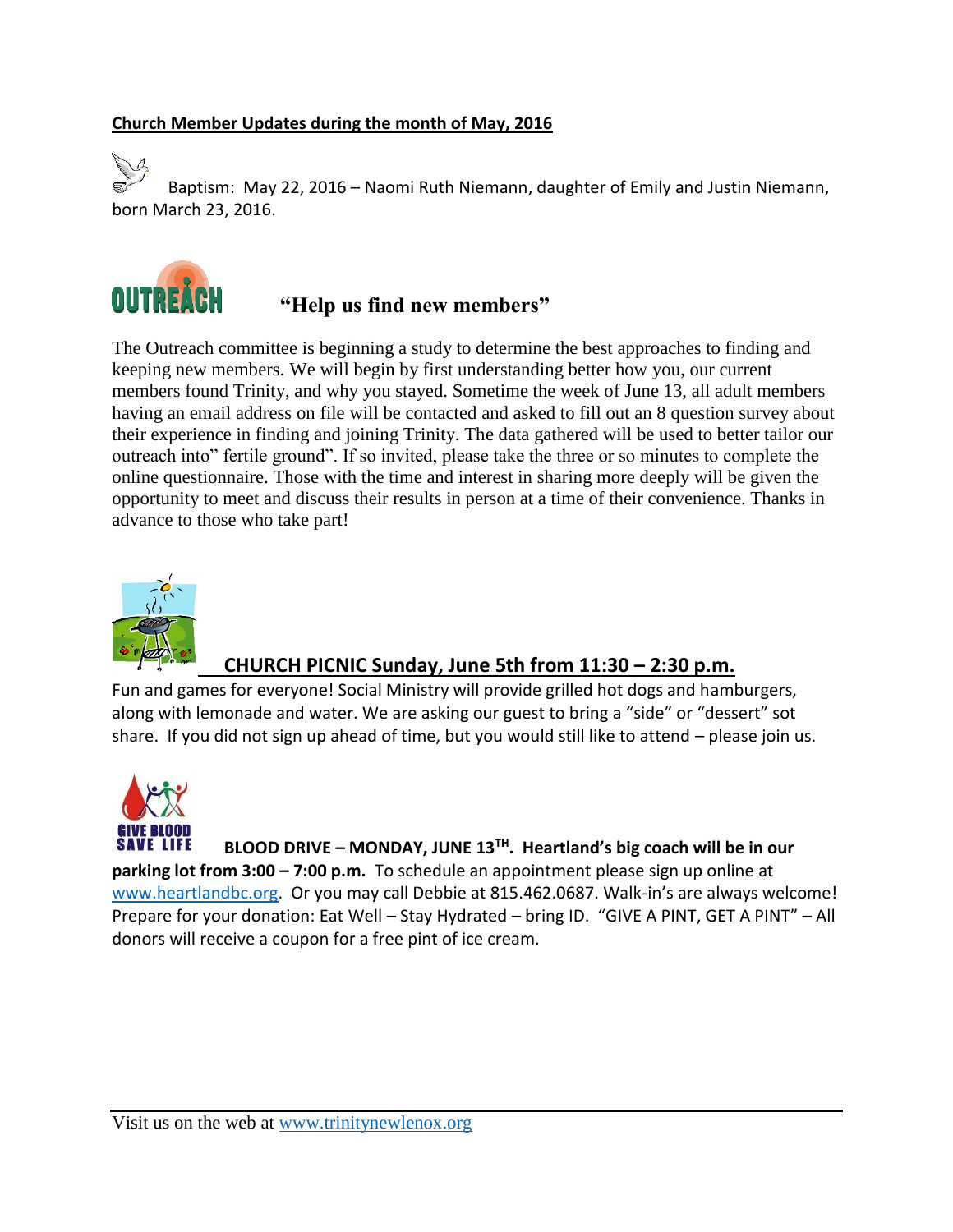

2016 National Youth Gathering Fundraisers –**The Youth have reached their fundraising goal! Thank you to everyone for your generosity.** 



**The Youth will continue with the Scrip Fundraiser Program using the proceeds for the Capital Improvement projects at church this year**. *During the summer months, we will have only once a month Scrip orders placed on the first Monday of each month. Deadline dates are June 6, July 4, August 1.* This is a gift card fundraiser and are the same gift cards you can purchase from retailers, including over 300 brand-name grocery, department stores, restaurants, gas stations, hotels, home improvement, etc. We order the gift cards at a discount, and you pay face value of the gift cards. (For example, you pay \$ 25 for a \$25 Speedway gift card – the youth group obtains the card at a discount and keep the difference). You can purchase gift cards by filling out an order form (located by the youth bulletin board) or by placing your order online at [www.shopwithscrip.com](http://www.shopwithscrip.com/) If interested in placing orders online, you will need an enrollment code. Ask Angie Minett for the code or stop by the church office. Direct any questions you may have to Angie Minett at [minett411@yahoo.com](mailto:minett411@yahoo.com) or call her at 815. 467.2537. The next deadline for turning in orders, along with payment, will be Monday, June  $6<sup>th</sup>$  at noon (with pick-up the following weekend.



**Jr. High and High School Youth will be volunteering with the New Lenox Food Panty on June 15trh. Meet at the Township Office, 1100 S. Cedar road, New Lenox at 9:30 a.m.**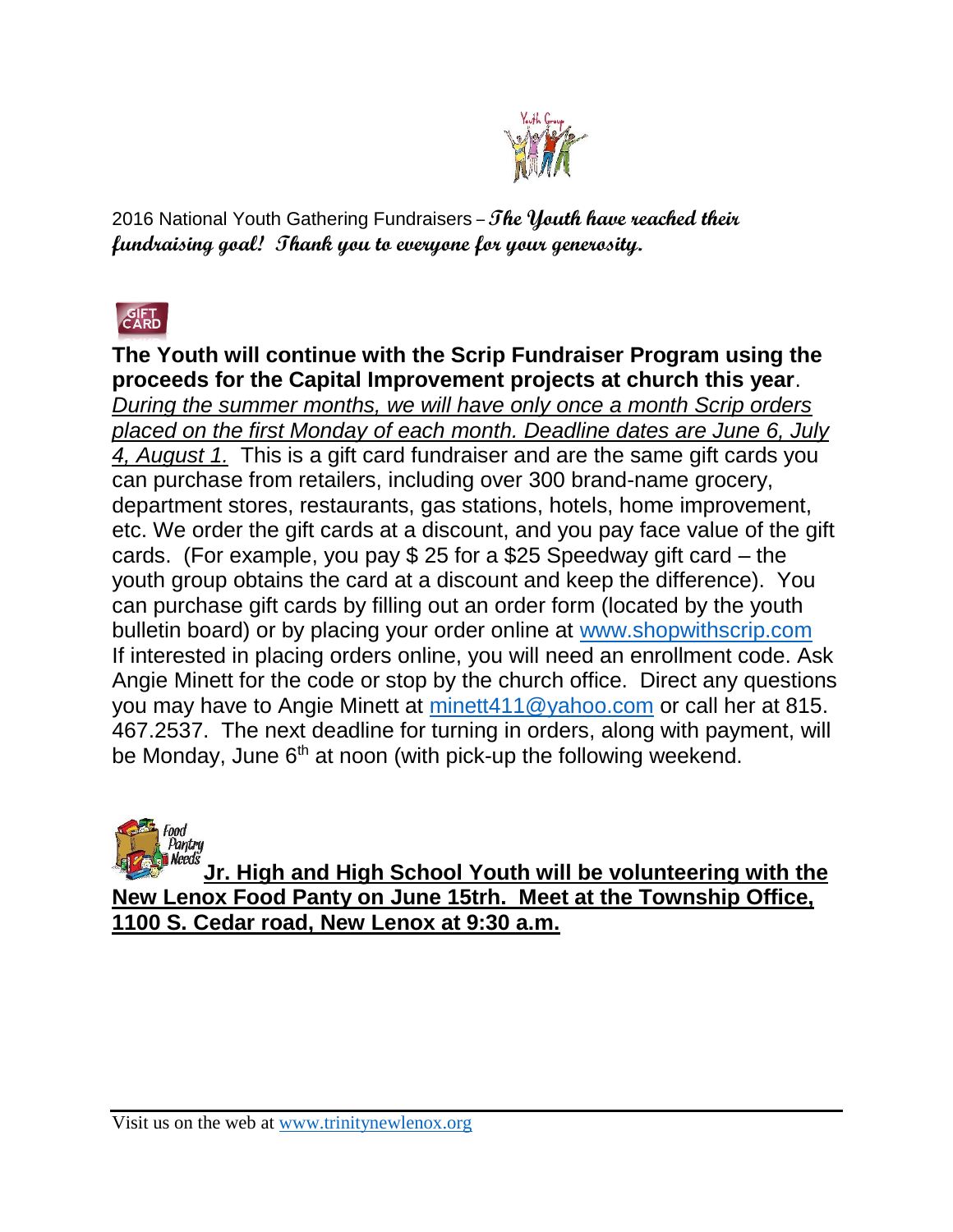

## **VACATION BIBLE SCHOOL JUNE 20-24 9:30 A.M. – NOON**

**"Barnyard Roundup – Jesus Gathers Us Together".** You can register online at [www.trinitynewlenox.org/vacationbibleschool](http://www.trinitynewlenox.org/vacationbibleschool) or pick up a paper form at church. Children age 3 up to grade 5 are invited to attend. Cost is \$5 per person, and you may pay by PayPal this year or pay by check. We also are looking for volunteers for the week. Youth who have completed  $6<sup>th</sup>$ grade or higher as well as adults are invited to help. If you can help for one day or all five days, we'd love to have you join our staff. Sign up online at [http://www.trinitynewlenox.org/vbs](http://www.trinitynewlenox.org/vbs-vacation-bible-school.html)[vacation-bible-school.html](http://www.trinitynewlenox.org/vbs-vacation-bible-school.html) or talk to Michelle Hoag. We would love for everyone to keep VBS in their prayers that we would touch the hearts of the children and their families with the love of Christ.

 **Donations needed***: If you would like to donate items for VBS, check the poster in the narthex for needed supplies and food. Please purchase the listed brand name of food items as these are safe for those with food allergies. Also, we are looking for craft donations of white buttons (new or used - preferably flat), Sharpie markers (black or colors), gallon size Ziploc bags, craft tacky glue, and marigold seeds.* 

We would love for everyone to keep VBS in their prayers that we would touch the heats of the children and their families with the love of Christ.

*Parents please note: As of this printing date, the railroad crossing just North of the Route 30 and Cedar Road intersection is scheduled for work from June 15th through June 24th. Please remember to use alternate streets to get to church.*

**Fannie May Candy Bars**: Fannie May Candy bars are still available, with the proceeds going to the Chancel Guild. They are on the counter in the church office. Cost is \$1.00 for each. Please leave your payment in the gold envelope.



**Pre-School Registration for September 2016-2017.** Please tell your friends and neighbors. If you have any questions, please call the pre-school at 815.485.6973. There is a non-refundable registration fee of \$60.00 per student. The tuition per month for the school year beginning September 2016, will be \$105.00 for two day students and \$130 for three day students. Children must have turned 3 by September 1, 2016.

Visit us on the web at [www.trinitynewlenox.org](http://www.trinitynewlenox.org/)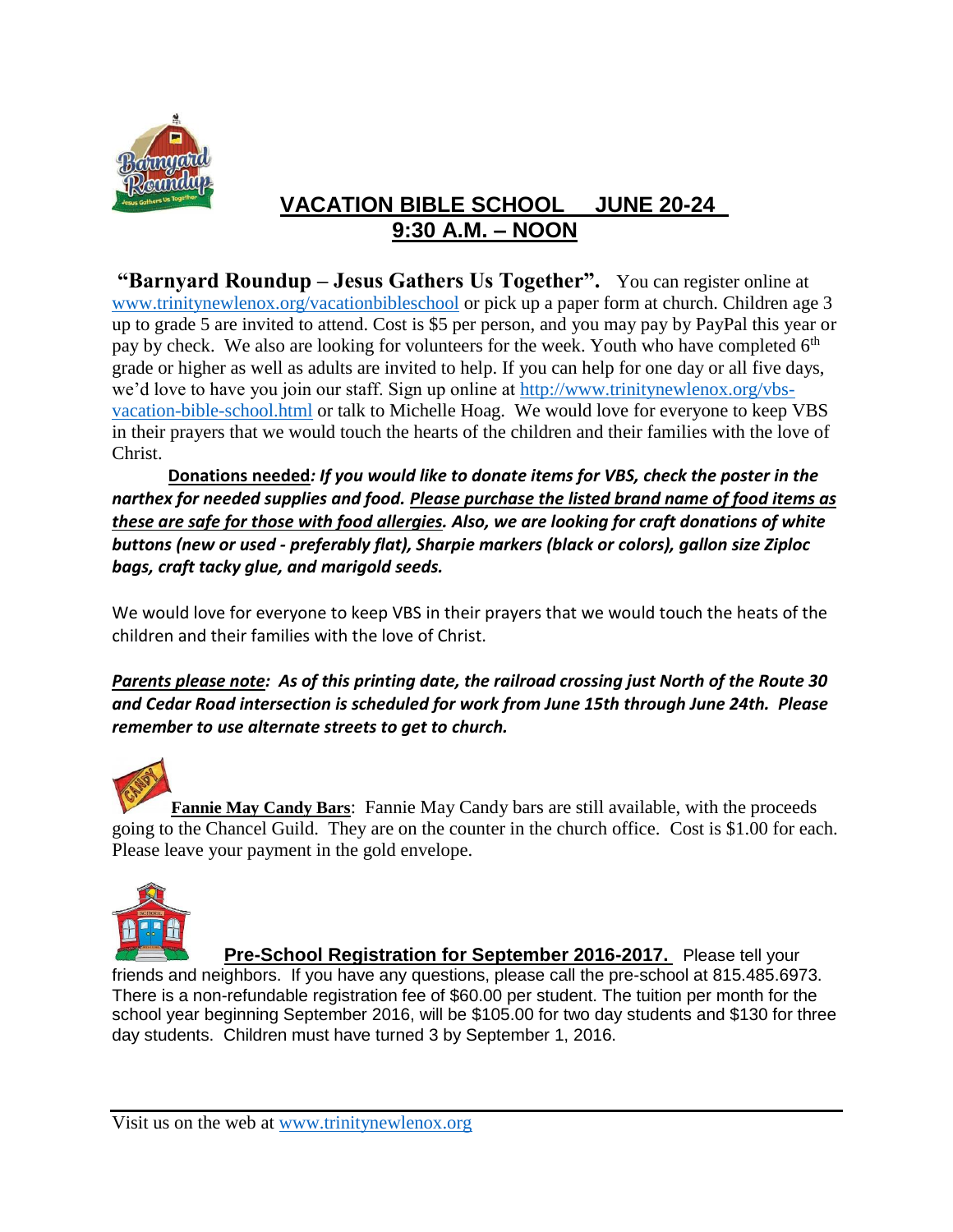

*Relay for Life of New Lenox will be held on July 8-9, 2016 at Lincoln-Way West High School starting at 6:30 p.m***.** Everyone is invited to participate in this amazing community event. Anyone who has ever heard the words "You have cancer" is a survivor.

**On Sunday, June 19th we will be hosting a Survivor Sunday here at Trinity.** Please stop by the "Relay table" to find out more about this event, as well as the Survivor Dinner which will be held on Sunday, June  $26<sup>th</sup>$  at 4:00 pm at St. Jude's church. This dinner is provided at no charge, to every survivor and their caregiver. You may sign up for the dinner oin June 1o9th. At this time, you may also sponsor a "Luminaria bag" for \$10.00 There will be a Luminaria ceremony at the event on Friday evening, July  $8<sup>th</sup>$  to honor those who are survivors and those who have lost their battle to cancer. The American Cancer Society thank you for your support.



Altar Flowers. Flowers are placed on our altar every Sunday to enhance and beautify our altar area in memory of a loved one, to commemorate a birthday, wedding anniversary or in celebration of God's blessings. The flower order forms are attached to the cabinet in the hallway outside the church office. *If you would like to give altar flowers, complete the form*  and place it in the Chancel Guild mailbox in the church office. If you select a date already chosen, it may be possible to share flowers that week. Please call Kay Purnell at 815.485.9017 or email her at [purnellk51@hotmail.com.](mailto:purnellk51@hotmail.com) Flowers are \$8.50 per vase or \$17.00 for both vases. The flowers may be picked up after the Sunday service.

### THANK

YOU! Thank you to Mike Pranger (Beth Parker's brother) at Valley Glass for providing a new screen for the window in the youth room.



 *We are continuing to support St. Matthew's Lutheran Church by collecting donations of non-perishable food items, as well as household good.* Please place the food items in the collection box by the parking lot door. The household items should be placed in the storage closet area at the far East end of the church basement. **PLEASE – WHEN DROPPING THOSE ITEMS OFF PLEASE STACK ITEMS NEATLY AND DO NOT BLOCK THE PATHWAY THROUGH THAT ROOM.**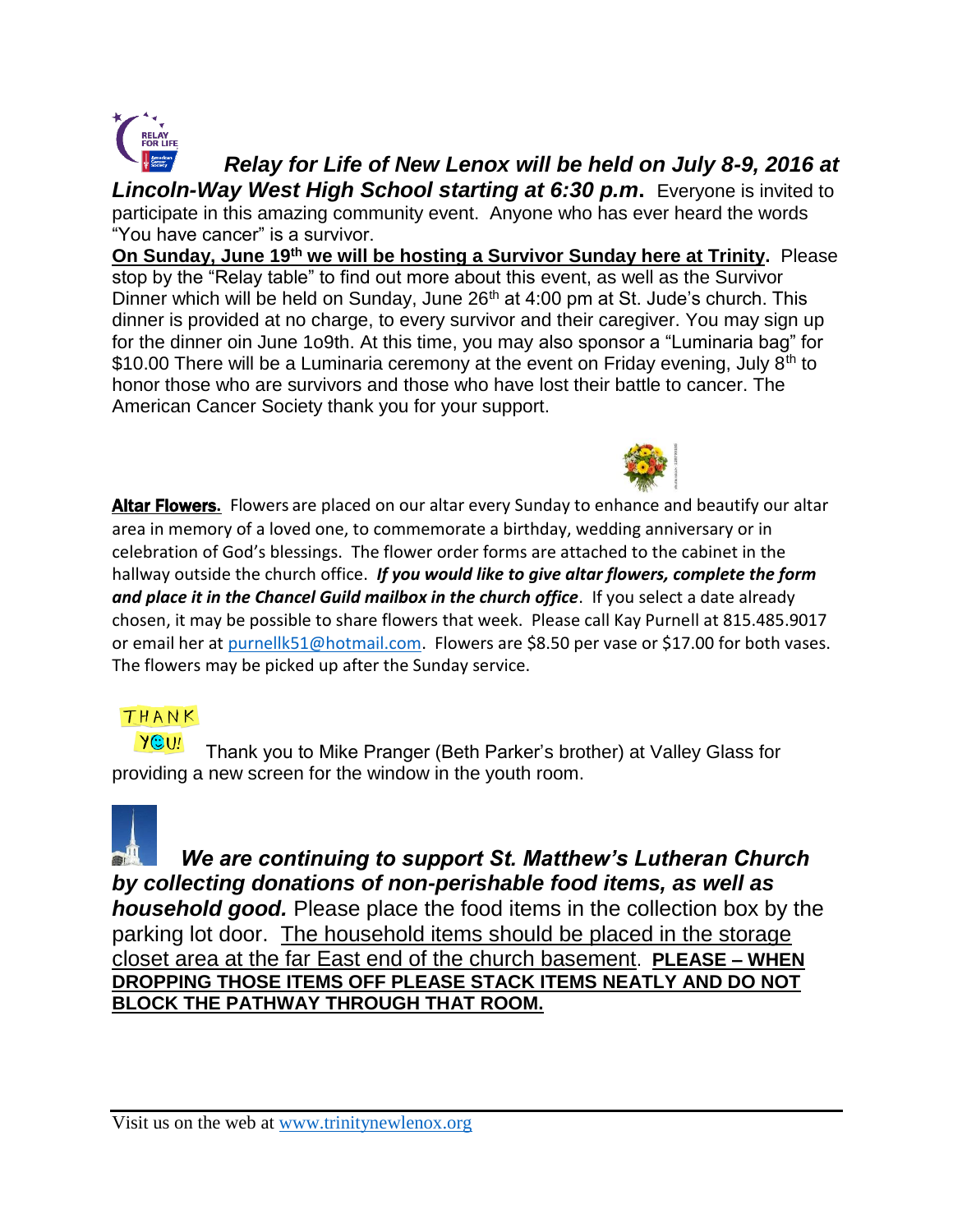

Portals of Prayer for July through September 2016 are in the Narthex and also on the hallway table. Pick up a copy today!

**SOCIAL MINISTRY Co**fee Hour will be held following the 9:00 a.m. service through the summer. Stop in and get acquainted with your fellow church members.

**Coffee Hosts are still needed for the 4th Sunday of July through December.** Please take a turn especially if you drink coffee after church. The sign-up sheet is on the hallway table. We only need 6 volunteers to complete the year.



### **VOLUNTEER SIGN-UP SHEETS:**

New Volunteer sign-up sheets for June are on the hallway table for Readers – Greeters MorningStar Missions. Stop and sign up for your turn!



# **Opiate Recover Group meets at Peace Lutheran Church, 1900 E. Lincoln Hwy., New Lenox, each Tuesday night from 7:00 – 8:30 pm**.

This support group meeting is for those struggling, those who love someone struggling, ro those who just want to learn about the epidemic of heroin and prescription pain medications in our community. Addition is a family disease, because everyone in the family suffers if someone is addicted to or abusing drugs. A typical meeting will start as a whole group and then break into two support groups, one for those struggling and one for the parents, siblings and loved ones. "Too many people lost in addiction feel hopeless. The good news is people can and do recover and lead happy and productive lives. For more information, please contact Tom Moore at 815.354.3105.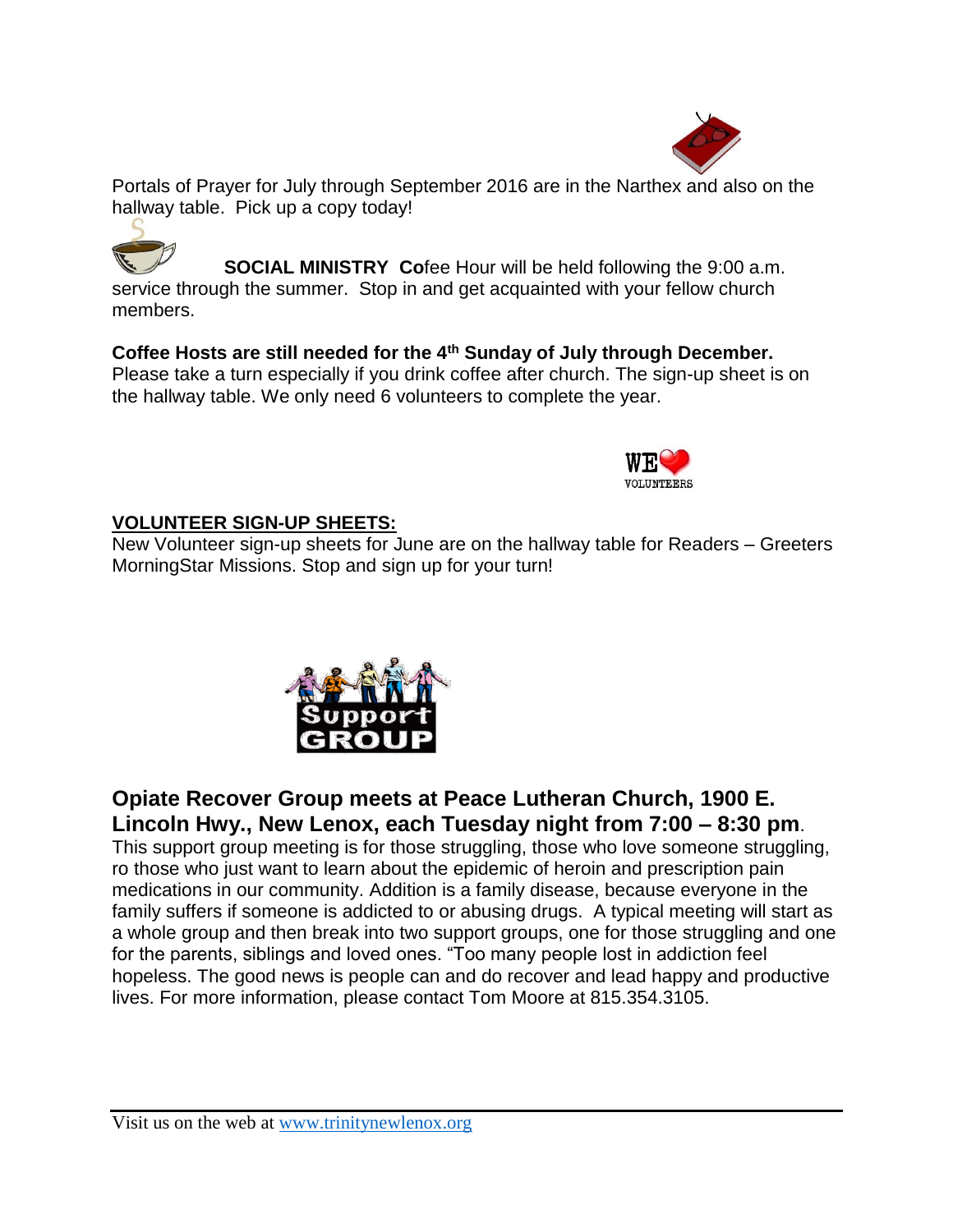# **HEALING HEARTS SURVIVORS OF SUCICIDE SUPPORT GROUP MEETINGS.**

**Mission**: Provide a safe place where family and friends who lost loved ones can share their stories, experience and work through their grief (not counseling or therapy) **Next meeting date: Monday, June 20, 2016 at 7:00 p.m. at the New Lenox Police Department 200 Veterans Parkway, New Lenox.**

Guest Speaker: Michelle Deering, PT Clinic Manager Joint Pro Physical Therapy Topic: "Exercise and Depression"

Questions or RXVP requested; Please contact Dan Martin Public Safety Division Chief at [dmartin@newlenox.net](mailto:dmartin@newlenox.net) or call 815.462.6128 or email Healing Hearts Facilitator at [HealingHeartssssq@gmail.com](mailto:HealingHeartssssq@gmail.com)



 **The Rotary Club of New Lenox – Lincoln-Way Area Summer Stock Theatre presents Joseph and the Amazing Technicolor Dreamcoat on July 22, 23, and 30 at 7:30 p.m.; and on July 24 and 31 at 2:00 p.m. at Lincoln-Way West Performing Arts Center**. Pick up your "discount" ticket from the table in the Narthex. For more information, visit [www.newlenoxrotary.org](http://www.newlenoxrotary.org/) or call 708.339.1883.



Metra Train Crossing Closing for Renewing. As of this date, the crossing just North of the Route 30 and Cedar Road intersection is scheduled for work from June 15 through June 24<sup>th</sup>. Signs should be posted as we get closer to these dates. Please remember to use alternate streets to get to church.

CHURCH OFFICE HOURS Monday and Thursday, 9-3; Tuesday and Friday, 9-12.



### **SUMMER BREAK/VACATION:**

Even though our church organizations are taking a summer break, our church services continue each week. Hope to see you there! If you have any questions, please call the church at 815.485.6973.